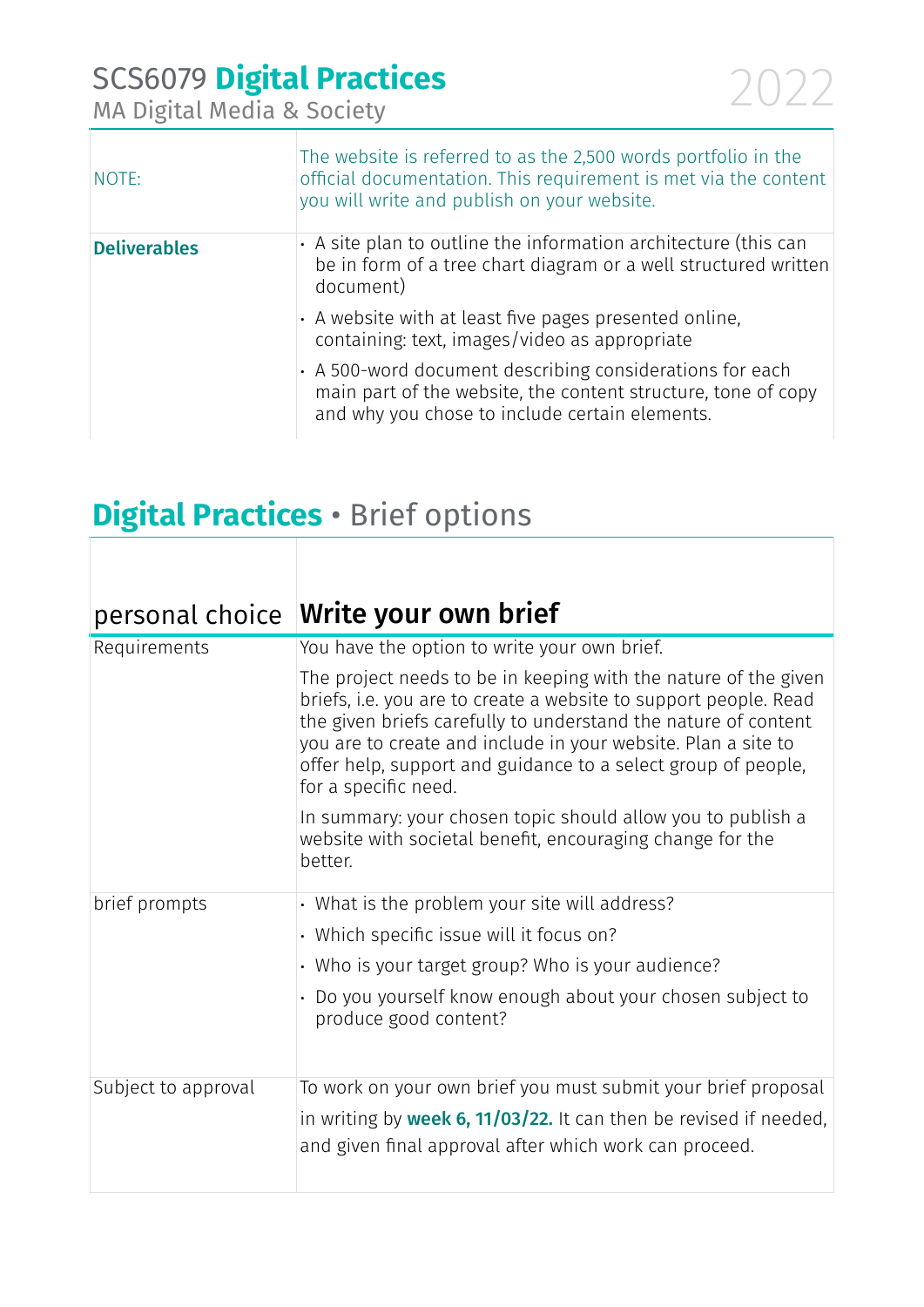| brief 1            | Get active!                                                                                                                                                                                                                                                                                                                                                   |
|--------------------|---------------------------------------------------------------------------------------------------------------------------------------------------------------------------------------------------------------------------------------------------------------------------------------------------------------------------------------------------------------|
| background         | The issue of weight gain is a global problem. In the UK, almost<br>half of the people in the UK are either overweight or obese<br>because our lifestyles have changed. More and more of us have<br>desk-based, computer-based jobs, compared to the manual<br>work of previous decades, and children's play has shifted from<br>the street to the screen.     |
|                    | People need to be persuaded that burning calories can be as<br>fun as eating them! Children should exercise for 60 minutes a<br>week and adults for 150 minutes a week.                                                                                                                                                                                       |
| creative challenge | Create a digital product which focuses on motivating children<br>or adults to take part in regular physical activity. Don't preach!<br>Think about how you can use the elements of digital media to<br>encourage, persuade and motivate. Your product will need to<br>change behaviour, to get people exercising and to get them<br>excited about exercising. |
|                    | The UK's Department of Health website (gov.uk/government/<br>organisations/department-of-health) may serve as a useful<br>resource.                                                                                                                                                                                                                           |
| considerations     | • It will help you focus by targeting a particular audience - eg<br>low-income families, children in a particular age group or<br>older people.                                                                                                                                                                                                               |
|                    | · Think carefully about feeling and tone. When people aren't<br>working, they want to spend time doing things they enjoy.<br>Your idea must be enjoyable and positive.                                                                                                                                                                                        |
| deliverables       | A site plan to outline the information architecture<br>(this can be in form of a tree chart diagram or a well<br>structured written document)                                                                                                                                                                                                                 |
|                    | A website with at least five pages presented online,<br>containing: text, images/video as appropriate                                                                                                                                                                                                                                                         |
|                    | A 500-word document describing considerations for each<br>$\bullet$<br>main part of the website, the content structure, tone of copy<br>and why you chose to include certain elements.                                                                                                                                                                        |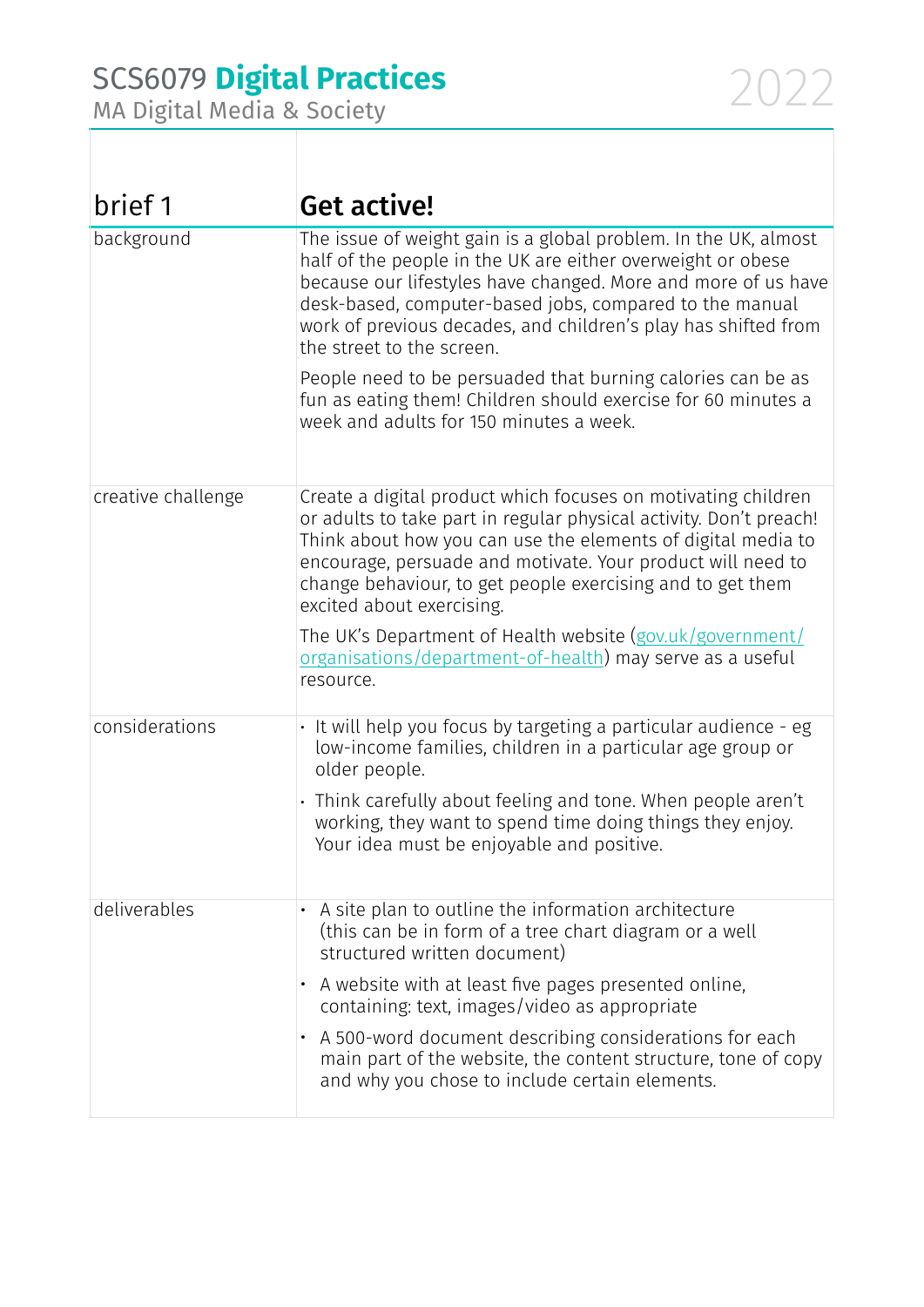| brief 2            | Bringing up children in a digital age                                                                                                                                                                                                                                                                                                                                                                                               |
|--------------------|-------------------------------------------------------------------------------------------------------------------------------------------------------------------------------------------------------------------------------------------------------------------------------------------------------------------------------------------------------------------------------------------------------------------------------------|
| background         | Technology has always played a role in discussions about what<br>it means to be a good parent. The pace of recent advances in<br>digital media can leave parents and carers anxious about what<br>these changes mean for their children and how they should go<br>about bringing them up.                                                                                                                                           |
|                    | These anxieties can be made worse by media stories about<br>online dangers, the detrimental effects of 'screen time', or<br>contradictory, optimistic tales about the opportunities that<br>digital media bring for achievement or self-expression. Parents<br>need help to navigate their way through the fast-pacing digital<br>word.                                                                                             |
| creative challenge | Using the well-known Parenting for a Digital Future project as a<br>resource (blogs.lse.ac.uk/parenting4digitalfuture/), create a<br>website which draws on the project's research to give parents<br>some simple tips about bringing up children in a digital age.<br>Your website should contain a combination of text and images<br>or video. Your target audience is parents of primary school<br>children (aged 5-11).         |
| considerations     | How will you communicate tips and advice to parents in an<br>engaging and memorable way?<br>How will you keep your audience engaged?                                                                                                                                                                                                                                                                                                |
| deliverables       | A site plan to outline the information architecture<br>(this can be in form of a tree chart diagram or a well<br>structured written document)<br>A website with at least five pages presented online,<br>containing: text, images/video as appropriate<br>A 500-word document describing considerations for each<br>main part of the website, the content structure, tone of copy<br>and why you chose to include certain elements. |